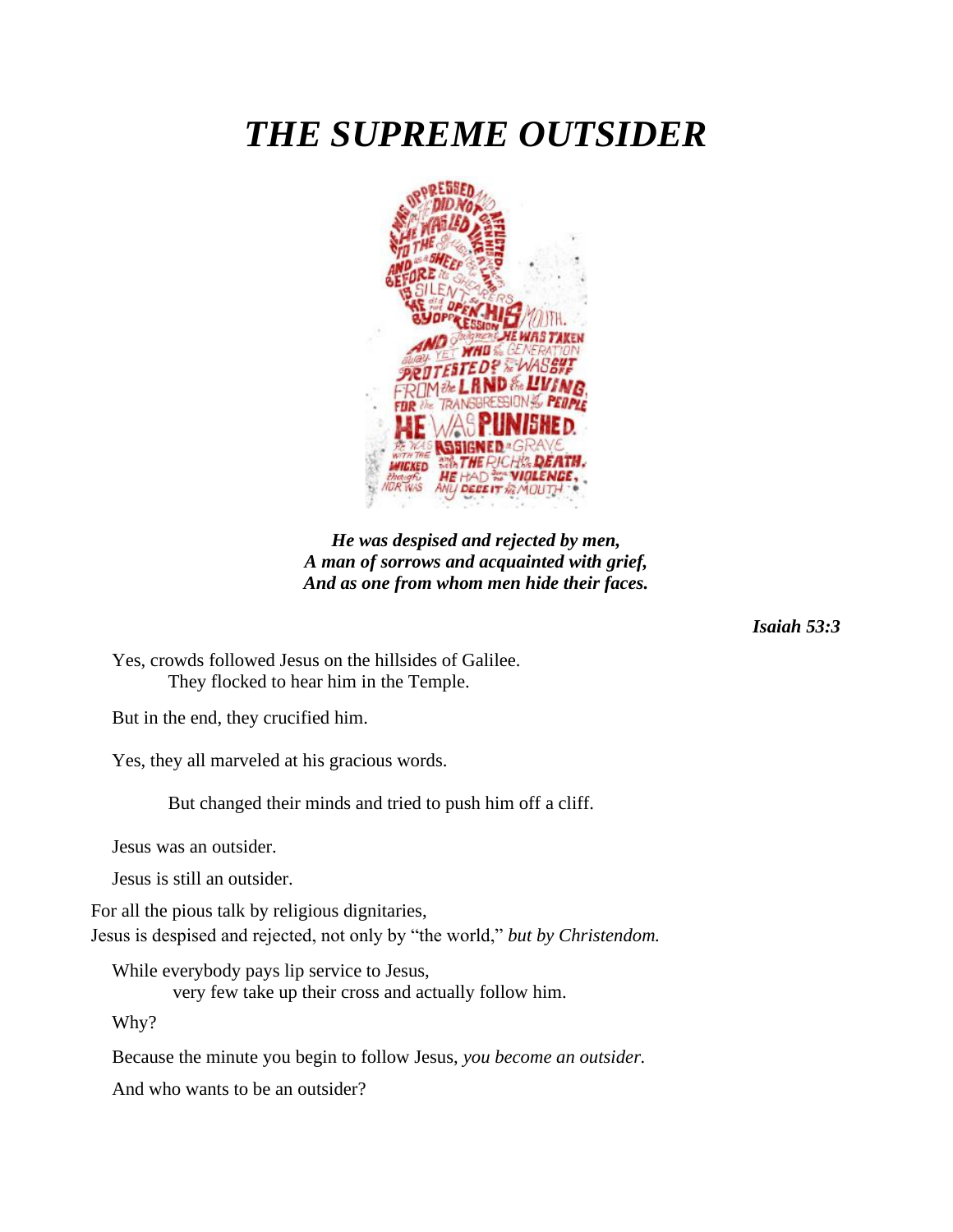## *Do I really have to be an outsider?*



Well, there are highly successful programs which make it attractive, comfortable, even exciting to be a "born again Christian." These programs show you how to practice your faith in Jesus with smiling approval from the world around you.

No one thinks you're crazy.

No one calls you stupid.

No one accuses you of being a fanatic.

You have found the Beautiful Life.

You won't be an outsider if you join one of those programs.

But are they actually showing you what it means to follow Jesus? What it means to be born again?

## *"Follow me!"*

Jesus tells us that following him will never win us approval from the world. When we follow Jesus, we become "speckled birds" that make the other birds uncomfortable, and often angry.

Get used to it.

If you actually deny yourself, take up your cross, and follow Jesus….

*you will be an outsider.*



*"If the world hates you, know that it has hated me before it hated you. If you were of the world, the world would love its own; but because you are not of the world, but I chose you out of the world, Remember the word that I said to you, `A servant is not greater than his master therefore the world hates you.' If they persecuted me, they will persecute you; if they kept my word, they will keep yours also. But all this they will do to you on my account, because they do not know him who sent me." John 15:18-21*